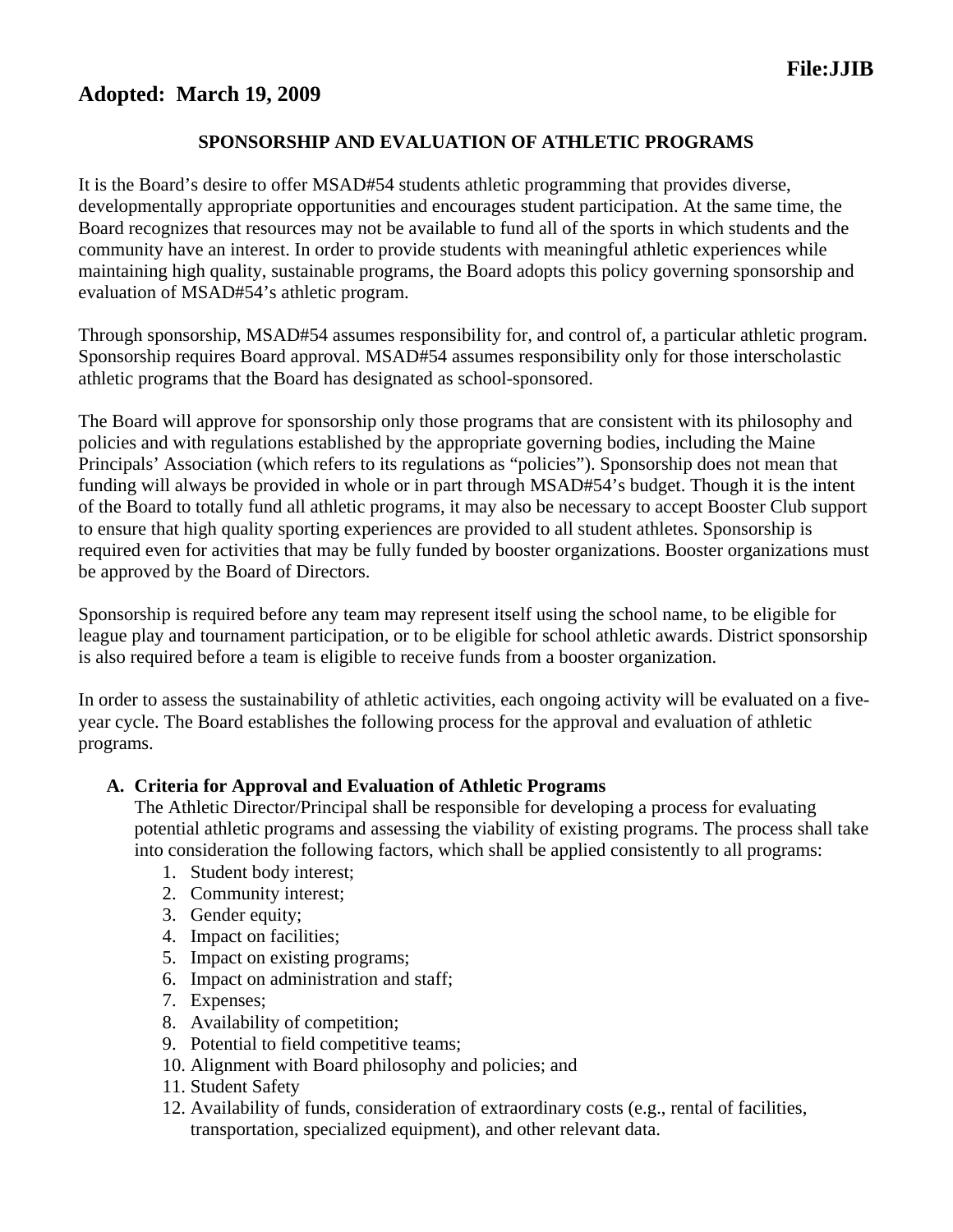#### **FILE: JJIB**

The process should include a scale for weighting and rating the criteria and for reporting a total score that may be used for comparison purposes. The Athletic Director/Principal shall develop a set of scoring rubrics for this purpose (attached).

#### **B. Approval of New Athletic Programs**

Sponsorship of all new interscholastic athletic programs must be approved in advance. The Superintendent, in consultation with the Athletic Director/Principal, shall be responsible for making and supporting recommendations to the Board at least three months prior to the proposed starting date. Recommendations are to be made based on data from the evaluation process.

The Board may impose conditions that must be met for the program to be approved.

Following initial approval, new programs will be placed on a two-year probationary status.

Six months prior to the end of the probationary period, the Superintendent, in consultation with the Athletic Director/Principal, must submit a report to the Board including recommendations and support for continued Board approval. The Board may provide for continuing approval, deny approval, or extend the probationary status for one additional year. Probationary status shall not exceed three years.

#### **C. Evaluation of Existing or Ongoing School-Sponsored Athletic Programs**

The purpose of evaluation is to ensure that all existing or previously approved programs continue to meet the standards and criteria established by the Board.

Every athletic program will be reviewed on a five-year cycle. Programs will automatically be reviewed if the 2-year average cost per student for a sport exceeds the average cost per student of all sports by 30% or if the participation numbers fall below district guidelines.

The Board may authorize a program to be reviewed out of sequence based upon the recommendation of the Superintendent in consultation with the Athletic Director/Principal.

The evaluation of existing or ongoing approved programs will be done using the same process used to assess proposed programs.

Based upon the data, the Superintendent, in consultation with the Athletic Director/Principal, shall make a recommendation to the Board as to whether the program should continue, move to club status, or be discontinued. The Board may vote to discontinue any program that it deems no longer sustainable or in keeping with Board philosophy, standards or criteria.

#### **D. Delegation of Authority**

The Superintendent, in consultation with the Athletic Director/Principal, may appoint a program evaluation or review committee to perform evaluations of proposed and existing athletic programs. A committee must have balanced representation including the Superintendent, Athletic Director, a high school administrator, a middle school administrator, teachers who are employed as coaches, a student, a School Board member, and a community member. The committee will use the same process for evaluating all programs.

The committee shall be advisory to the Board. While it may make recommendations to the Board, the Board retains full authority of MSAD#54 athletic programs.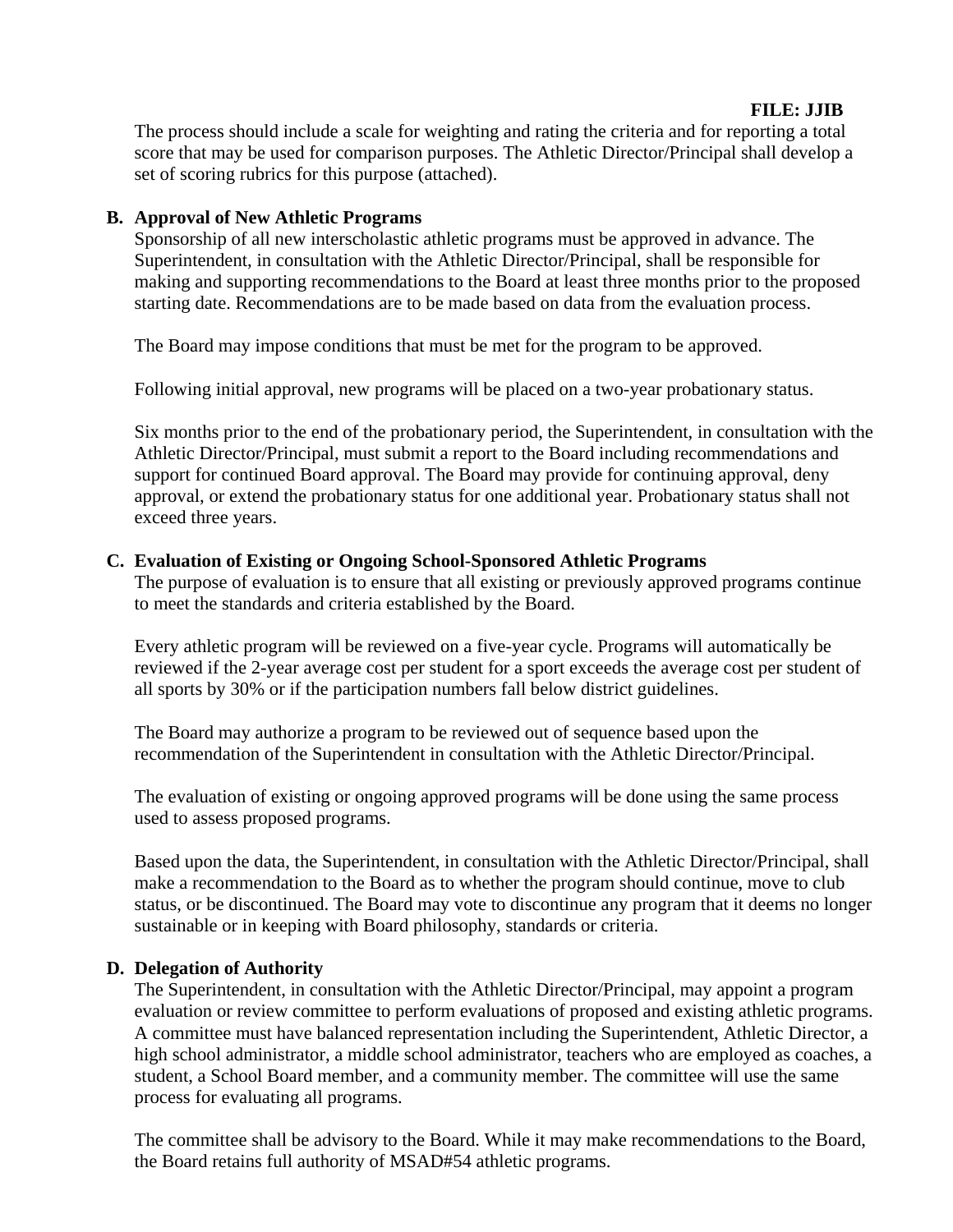# **Committee Cumulative Worksheet**

| Program:                                         | Date:                          |  |  |  |
|--------------------------------------------------|--------------------------------|--|--|--|
|                                                  |                                |  |  |  |
| <b>Criteria</b>                                  | <b>Average Criteria Scores</b> |  |  |  |
| 1. Student Body Interest                         |                                |  |  |  |
| 2. Community Interest                            |                                |  |  |  |
| 3. Gender Equity                                 |                                |  |  |  |
| 4. Impact on Facilities                          |                                |  |  |  |
| 5. Impact on Existing Programs                   |                                |  |  |  |
| 6. Impact on Administration & Staff              |                                |  |  |  |
| 7. Expenses                                      |                                |  |  |  |
| 8. Availability of Competition                   |                                |  |  |  |
| 9. Potential to Field Competitive Teams          |                                |  |  |  |
| 10. Alignment with Board Philosophy and Policies |                                |  |  |  |
| 11. Student Safety                               |                                |  |  |  |
| 12. Consideration of extraordinary expenses*     | Included in criteria #7        |  |  |  |

#### **Total Score for this Program:**

**\_\_\_\_\_\_\_\_\_\_\_\_\_\_\_\_\_\_\_\_\_\_\_\_\_\_\_\_\_\_\_\_\_\_\_\_\_\_\_ \_\_\_\_\_\_\_\_\_\_\_\_\_\_\_\_\_\_\_\_\_\_\_\_\_\_\_\_\_\_\_\_\_\_\_\_\_\_\_\_\_\_** 

**\_\_\_\_\_\_\_\_\_\_\_\_\_\_\_\_\_\_\_\_\_\_\_\_\_\_\_\_\_\_\_\_\_\_\_\_\_\_\_ \_\_\_\_\_\_\_\_\_\_\_\_\_\_\_\_\_\_\_\_\_\_\_\_\_\_\_\_\_\_\_\_\_\_\_\_\_\_\_\_\_\_** 

**\_\_\_\_\_\_\_\_\_\_\_\_\_\_\_\_\_\_\_\_\_\_\_\_\_\_\_\_\_\_\_\_\_\_\_\_\_\_\_ \_\_\_\_\_\_\_\_\_\_\_\_\_\_\_\_\_\_\_\_\_\_\_\_\_\_\_\_\_\_\_\_\_\_\_\_\_\_\_\_\_\_** 

**\_\_\_\_\_\_\_\_\_\_\_\_\_\_\_\_\_\_\_\_\_\_\_\_\_\_\_\_\_\_\_\_\_\_\_\_\_\_\_ \_\_\_\_\_\_\_\_\_\_\_\_\_\_\_\_\_\_\_\_\_\_\_\_\_\_\_\_\_\_\_\_\_\_\_\_\_\_\_\_\_\_** 

**\_\_\_\_\_\_\_\_\_\_\_\_\_\_\_\_\_\_\_\_\_\_\_\_\_\_\_\_\_\_\_\_\_\_\_\_\_\_\_ \_\_\_\_\_\_\_\_\_\_\_\_\_\_\_\_\_\_\_\_\_\_\_\_\_\_\_\_\_\_\_\_\_\_\_\_\_\_\_\_\_\_** 

Possible Score Range: Highest (best) = 65

Lowest (worst) =  $13$ 

**Summary of Comments/Notes:** 

**Members and Titles of Committee:**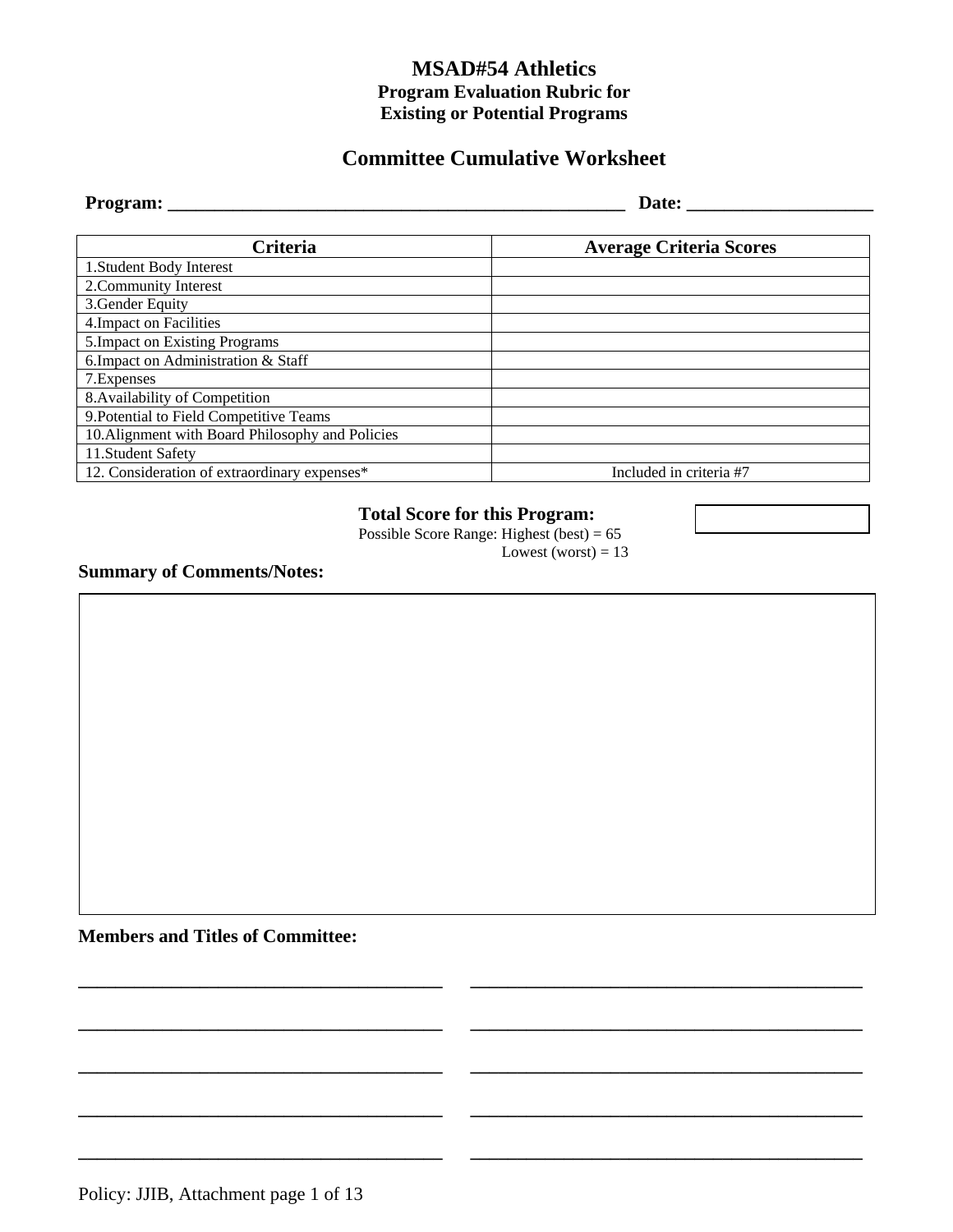# **Individual Cumulative Worksheet**

| Name:    | <b>Position:</b> |
|----------|------------------|
| Program: | Date:            |

Directions: After completing each rubric, enter the score on this sheet and total scores to find the rating assigned to this program.

| Criteria                                         | <b>Value</b> | <b>Factor</b>               | <b>Criteria Scores</b>  |
|--------------------------------------------------|--------------|-----------------------------|-------------------------|
| 1. Student Body Interest                         |              | $X \, 1.50 =$               |                         |
| 2. Community Interest                            |              | $X$ 1.00<br>$\equiv$        |                         |
| 3. Gender Equity                                 |              | $X$ 1.25<br>$=$             |                         |
| 4. Impact on Facilities                          |              | $X$ 1.25<br>$=$             |                         |
| 5. Impact on Existing Programs                   |              | $X$ 1.50<br>$=$             |                         |
| 6. Impact on Administration & Staff              |              | 1.00<br>$\mathbf{X}$<br>$=$ |                         |
| 7. Expenses (*see also #12)                      |              | $.75 =$<br>X                |                         |
| 8. Availability of Competition                   |              | 1.00<br>$\mathbf{X}$<br>$=$ |                         |
| 9. Potential to Field Competitive Teams          |              | $X$ 1.50<br>$=$             |                         |
| 10. Alignment with Board Philosophy and Policies |              | $X$ 1.00<br>$\equiv$        |                         |
| 11. Student Safety                               |              | 1.25<br>$=$                 |                         |
| 12. Consideration of extraordinary expenses*     |              |                             | Included in criteria #7 |

**Total Score for this Program:** 

# **Summary of Comments/Notes:**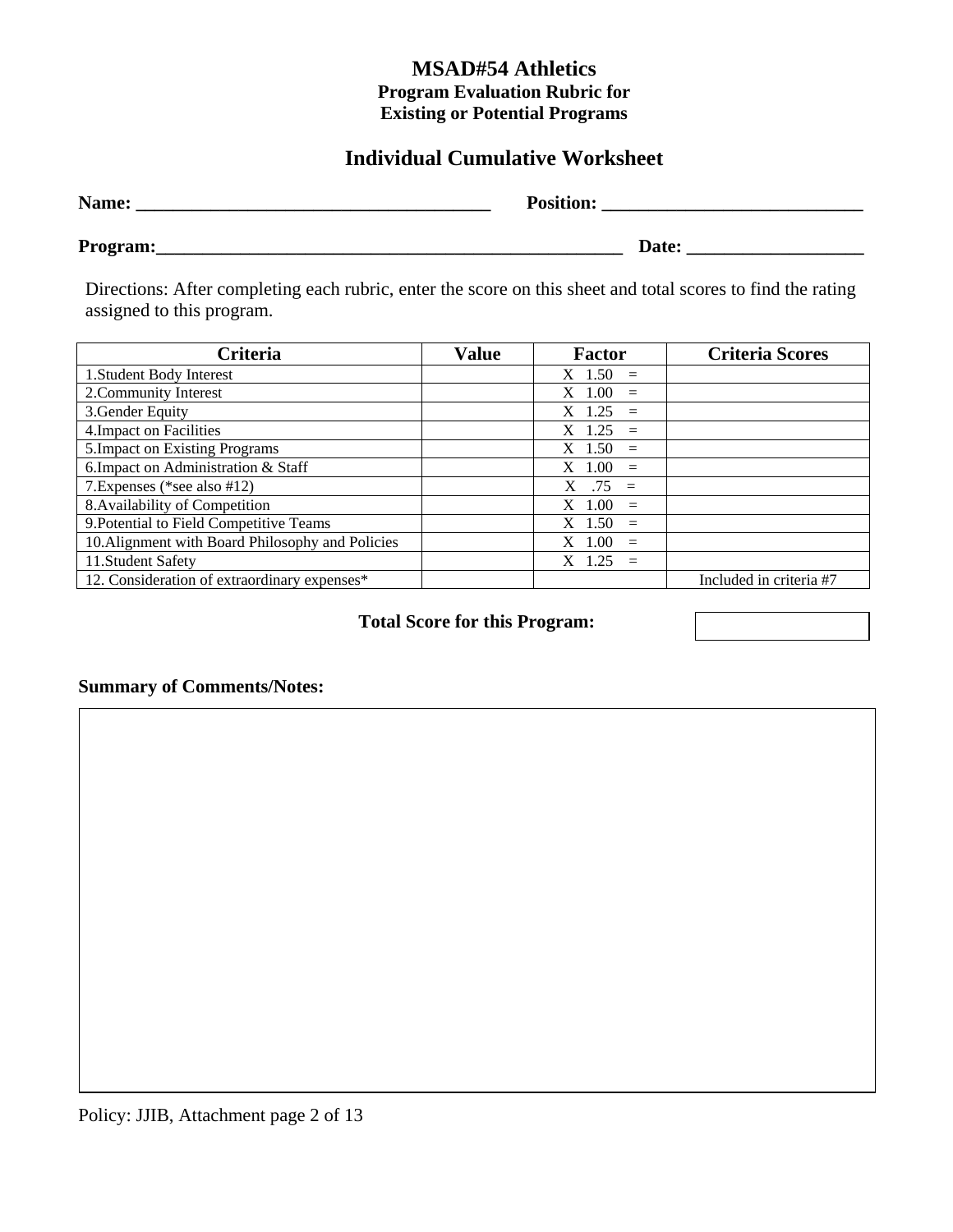#### **Criterion #1 Student Body Interest**

Directions: After reading through the considerations, determine the value which best describes the impact of this program on the criterion being defined. Place the value in the formula below to determine the criterion score for this program.

#### **Considerations**

- 1. Has the student body been surveyed to determine their interest in this program?
- 2. How many participants are needed to fulfill the minimum requirements for this program?
- 3. Are college scholarships readily available for this program?
- 4. Is there potential for area and statewide recognition for participants in this program?

| Value | <b>Rubric</b>                                                         |
|-------|-----------------------------------------------------------------------|
|       | Data indicates a very high level of student interest in this program. |
| 4     | Data indicates above average student interest in this program.        |
| 3     | Data indicates average student interest in this program.              |
| 2     | Data indicates a minimal amount of student interest in this program.  |
|       | There is no data to indicate student interest in this program.        |

#### **Comments/Notes:**

#### **Scoring:**

| Value Selected | $\mathbf{X}$ | Factor | <b>Criterion Score</b> |
|----------------|--------------|--------|------------------------|
|                |              | 1.50   |                        |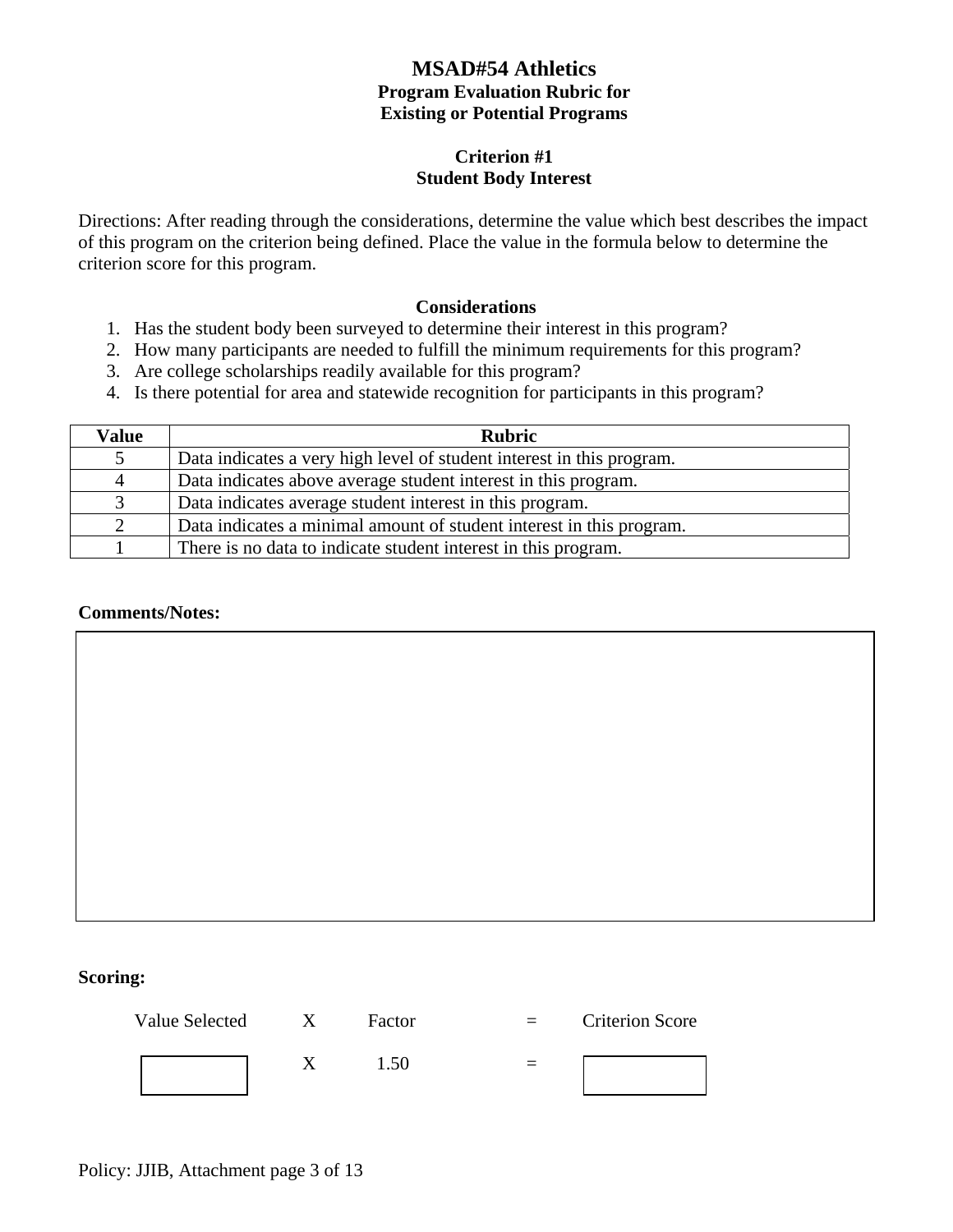#### **Criterion #2 Community Interest**

Directions: After reading through the considerations, determine the value which best describes the impact of this program on the criterion being defined. Place the value in the formula below to determine the criterion score for this program.

#### **Considerations**

- 1. Does the community provide and support lower level opportunities for participation in this program?
- 2. Is this program one that traditionally has a high level of spectator support?
- 3. Is there a tradition of support for this program within the community and the immediate area?
- 4. Does the community react negatively to the effect that this program has on other existing programs?
- 5. Has the community been surveyed to determine interest in this program?

| Value          | <b>Rubric</b>                                                     |
|----------------|-------------------------------------------------------------------|
|                | There is a very high level of community support for this program. |
| $\overline{4}$ | There is above average community support for this program.        |
| 3              | There is adequate community support for this program.             |
| 2              | There is a minimal level of community support for this program.   |
|                | There is no data to indicate community support for this program.  |

#### **Comments/Notes:**

#### **Scoring:**

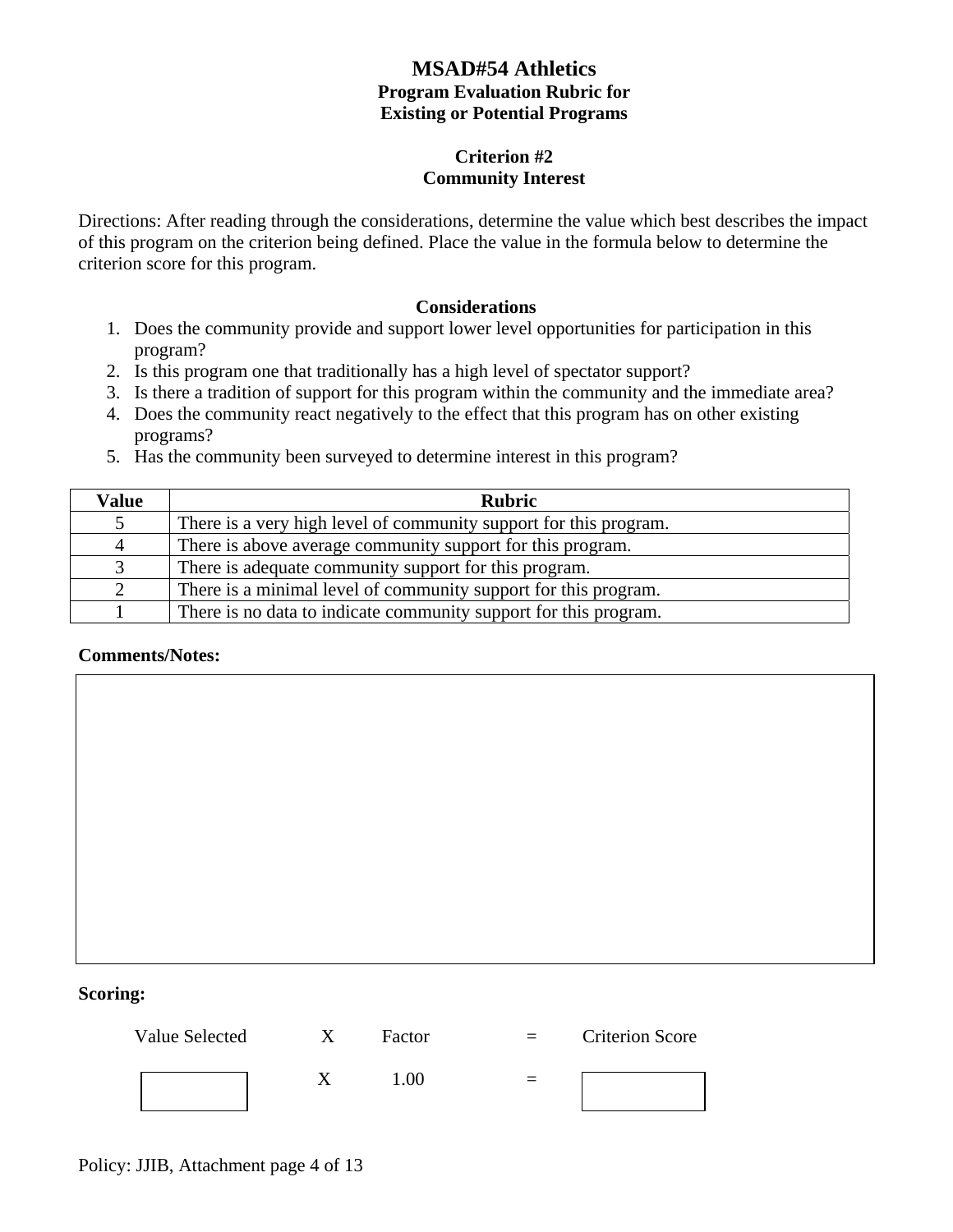#### **Criterion #3 Gender Equity**

Directions: After reading through the considerations, determine the value which best describes the impact of this program on the criterion being defined. Place the value in the formula below to determine the criterion score for this program.

#### **Considerations**

- 1. Does this program contribute to a situation in which the MSAD#54 School Department is not in compliance with Title IX of the civil rights Act?
- 2. Does this program help create balance in program offerings as they relate to Title IX?
- 3. Is this program co-ed? If so, do boys and girls compete together or on separate teams? What problems does this create?
- 4. Is the school department willing to absorb the cost of creating another new program which is necessary because of Title IX considerations?

| <b>Value</b>   | <b>Rubric</b>                                                                                   |
|----------------|-------------------------------------------------------------------------------------------------|
|                | This is a co-ed program that helps maintain gender equity.                                      |
| $\overline{4}$ | This program contributes to gender balances in a currently unbalanced program.                  |
| 3              | This program does not affect the school department's Title IX standing.                         |
| $\overline{2}$ | This program necessitates the addition of another activity for gender equity to be<br>restored. |
|                |                                                                                                 |
|                | This program creates an imbalance in gender-related program offerings at a time when            |
|                | the school department has no intention of adding other programs.                                |

| <b>Scoring:</b> Value Selected X | Factor | $=$ $-$                  | <b>Criterion Score</b> |
|----------------------------------|--------|--------------------------|------------------------|
|                                  | 1.25   | $\overline{\phantom{0}}$ |                        |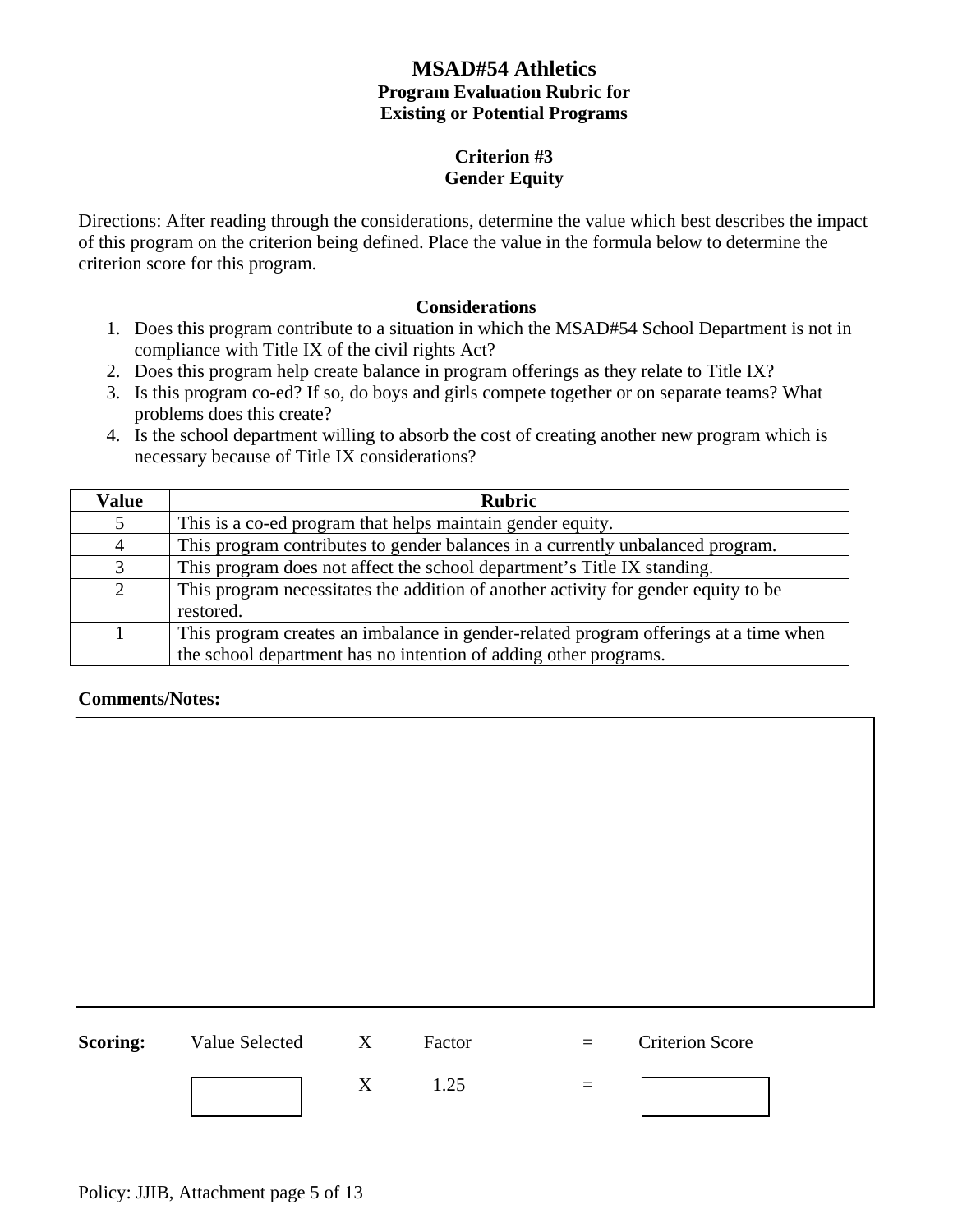#### **Criterion #4 Impact on Facilities**

Directions: After reading through the considerations, determine the value which best describes the impact of this program on the criterion being defined. Place the value in the formula below to determine the criterion score for this program.

#### **Considerations**

- 1. Are current facilities which are required by this activity being used to their fullest capacity?
- 2. Does facility usage by other existing programs have to be reduced?
- 3. Is the construction of additional facilities necessary? If yes, is this possible and at what expense?
- 4. Does the use of current facilities necessitate a revamped facilities maintenance and custodial schedule?
- 5. Do support facilities such as training rooms and strength training areas have difficulty serving the participants in this program?

| <b>Value</b> | <b>Rubric</b>                                                                    |
|--------------|----------------------------------------------------------------------------------|
| 5            | This program causes no problem with the use of existing facilities.              |
| 4            | This program requires moderate restructuring of the current facilities schedule. |
| 3            | This program requires minor changes in the current facilities schedule.          |
| 2            | This program requires major restructuring of the current facilities schedule.    |
|              | This program requires expensive construction/remodeling of facilities.           |

#### **Comments/Notes:**

| <b>Scoring:</b> | Value Selected X | Factor | $=$ | <b>Criterion Score</b> |
|-----------------|------------------|--------|-----|------------------------|

 $X = 1.25 =$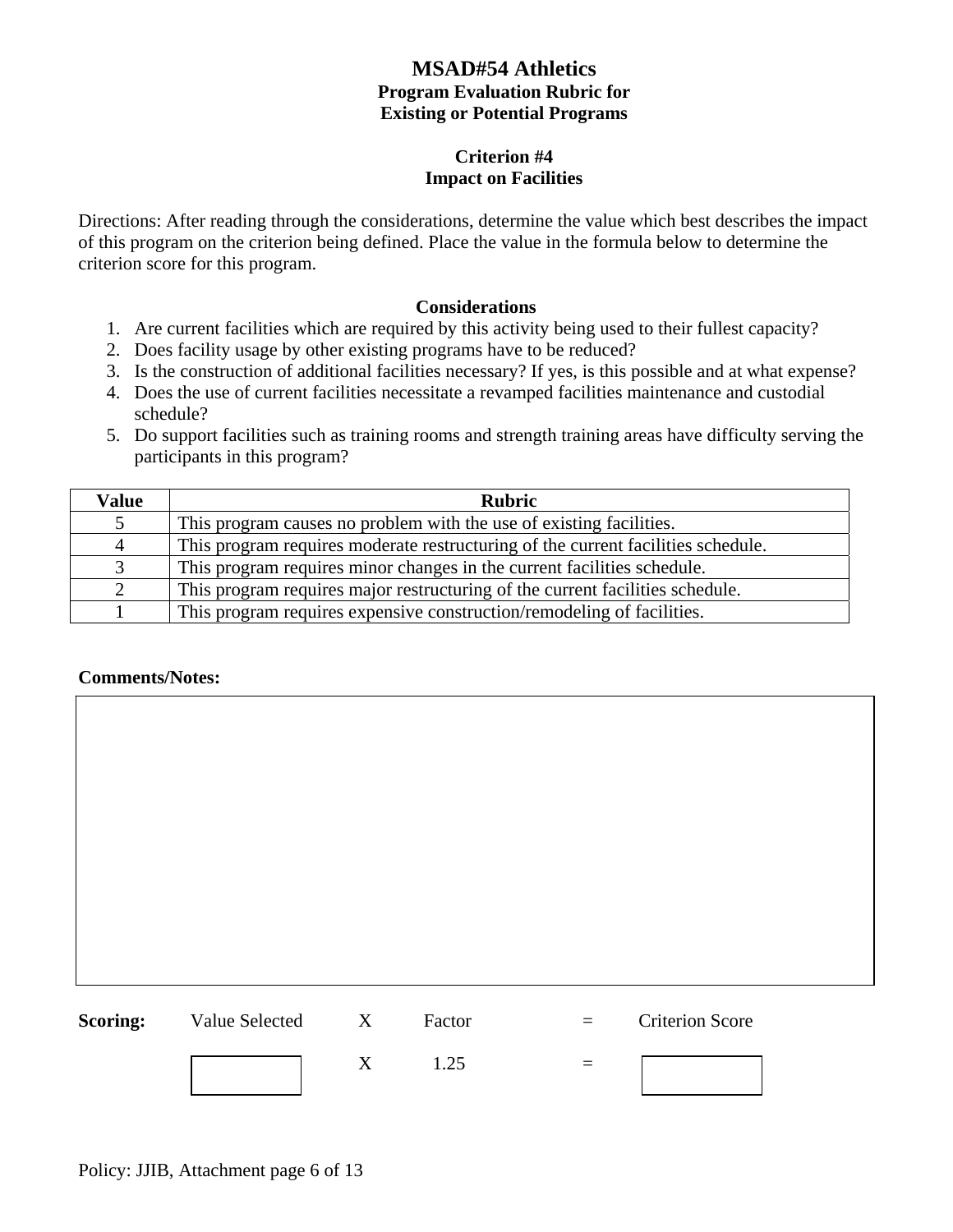#### **Criterion #5 Impact on Existing Programs**

Directions: After reading through the considerations, determine the value which best describes the impact of this program on the criterion being defined. Place the value in the formula below to determine the criterion score for this program.

#### **Considerations**

- 1. How does this program affect other existing programs in terms of student interest and participation?
- 2. How does this program affect the ability of other existing programs to field competitive teams?
- 3. How does this program affect community interest in other existing programs?
- 4. Does this program reduce the amount of coaches available for other existing programs?

| <b>Value</b> | <b>Rubric</b>                                                                            |
|--------------|------------------------------------------------------------------------------------------|
| 5            | This program does not weaken other existing programs.                                    |
| 4            | This program has a minimal impact on other existing programs.                            |
| 3            | This program has noticeable effects on other existing programs.                          |
| 2            | This program seriously detracts from the competitiveness of other existing programs.     |
|              | This program may in all likelihood cause the elimination of another established program. |

| <b>Scoring:</b> | Value Selected | X | Factor | $=$      | <b>Criterion Score</b> |  |
|-----------------|----------------|---|--------|----------|------------------------|--|
|                 |                | X | 1.50   | $\equiv$ |                        |  |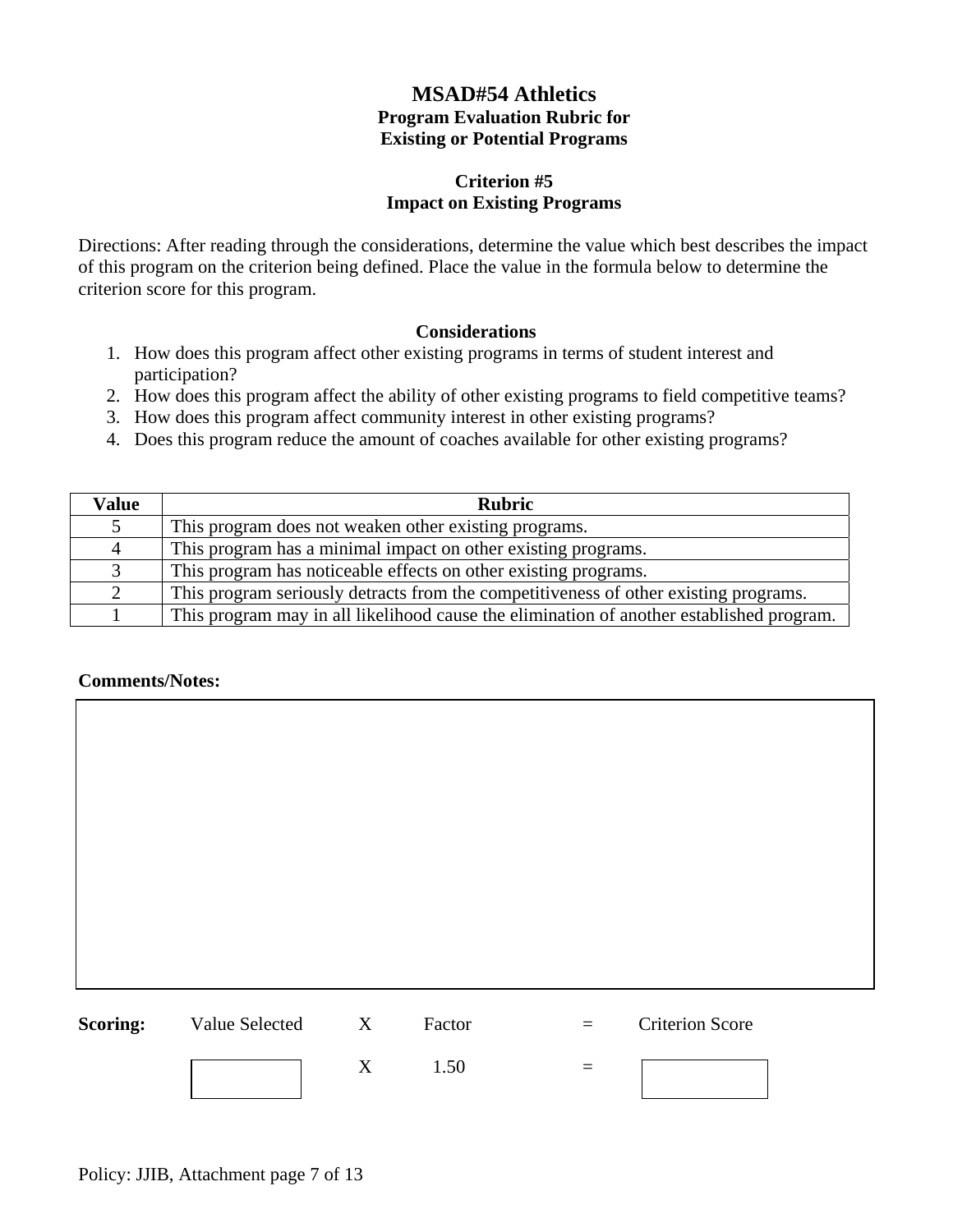#### **Criterion #6 Impact on Administration and Staff**

Directions: After reading through the considerations, determine the value which best describes the impact of this program on the criterion being defined. Place the value in the formula below to determine the criterion score for this program.

#### **Considerations**

- 1. Would this program require direct administrative supervision at contests?
- 2. If the answer to #1 is yes, would the amount of increased supervision time be significant?
- 3. How much administrative time would be needed to complete the necessary scheduling of this program?
- 4. How much administrative time would be devoted to the supervision of coaches and the necessary budgeting for this program?
- 5. What steps would have to be taken to free up additional supervision time and what are the consequences of this action?

| <b>Value</b>   | <b>Rubric</b>                                                                           |
|----------------|-----------------------------------------------------------------------------------------|
| 5              | The addition of this program would create no new administrative work load.              |
| $\overline{4}$ | The addition of this program would create limited new administrative responsibilities.  |
| 3              | The addition of this program would create significant new administrative work load.     |
| $\overline{2}$ | The addition of this program would seriously diminish the amount of administrative      |
|                | time devoted to existing programs.                                                      |
|                | The addition of this program would require hiring additional personnel to assist in the |
|                | administration of this program.                                                         |

| <b>Scoring:</b> Value Selected X | Factor | $=$ $-$ | <b>Criterion Score</b> |
|----------------------------------|--------|---------|------------------------|
|                                  | 1.00   |         |                        |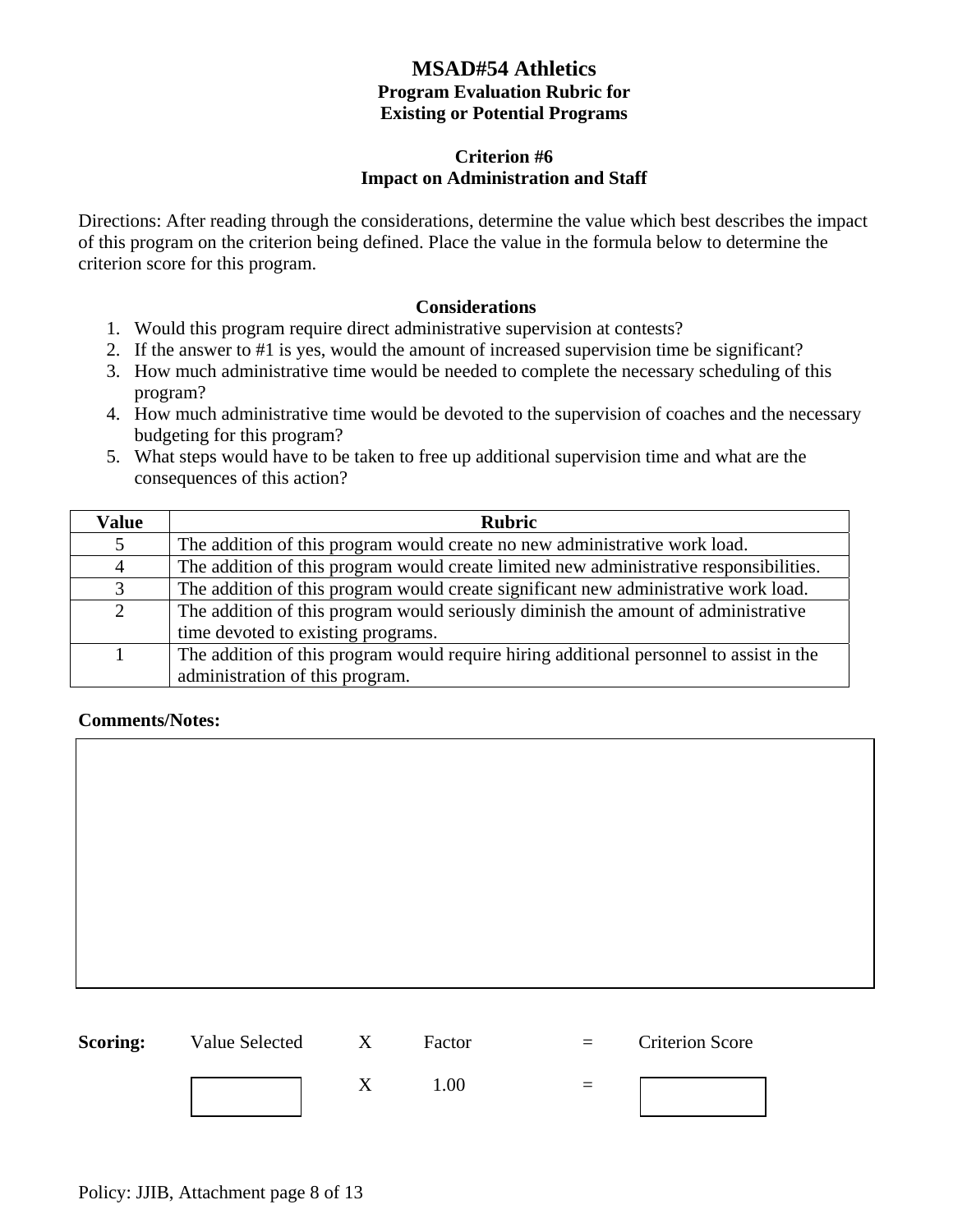#### **Criteria #7 & 12 Expenses**

Directions: After reading through the considerations, determine the value which best describes the impact of this program on the criteria being defined. Place the value in the formula below to determine the criteria score for this program.

#### **Considerations**

- 1. How much funding is needed to budget for this program (salaries, uniforms, transportation, equipment, officials, etc.)?
- 2. Consideration of extraordinary costs (e.g., rental of facilities, transportation, specialized equipment), and other relevant data.
- 3. What percentage of the overall program budget is dedicated for this program?
- 4. How do expenses for this program compare with expenses for other programs?

| <b>Value</b> | <b>Rubric</b>                                                                      |
|--------------|------------------------------------------------------------------------------------|
| 5            | Maintaining this program would result in minimal expense.                          |
| 4            | Maintaining this program would require additional annual funds.                    |
| 3            | Maintaining this program would require major restructuring of the programs budget. |
| 2            | Maintaining this program would result in funds being drawn from other existing     |
|              | programs.                                                                          |
|              | Maintaining this program would require the elimination of current programs to meet |
|              | budget considerations.                                                             |

#### **Comments/Notes:**

Policy: JJIB, Attachment page 9 of 13

| <b>Scoring:</b> | Value Selected | X | Factor | $\equiv$ | Criteria Score |  |
|-----------------|----------------|---|--------|----------|----------------|--|

 $X \qquad .75 =$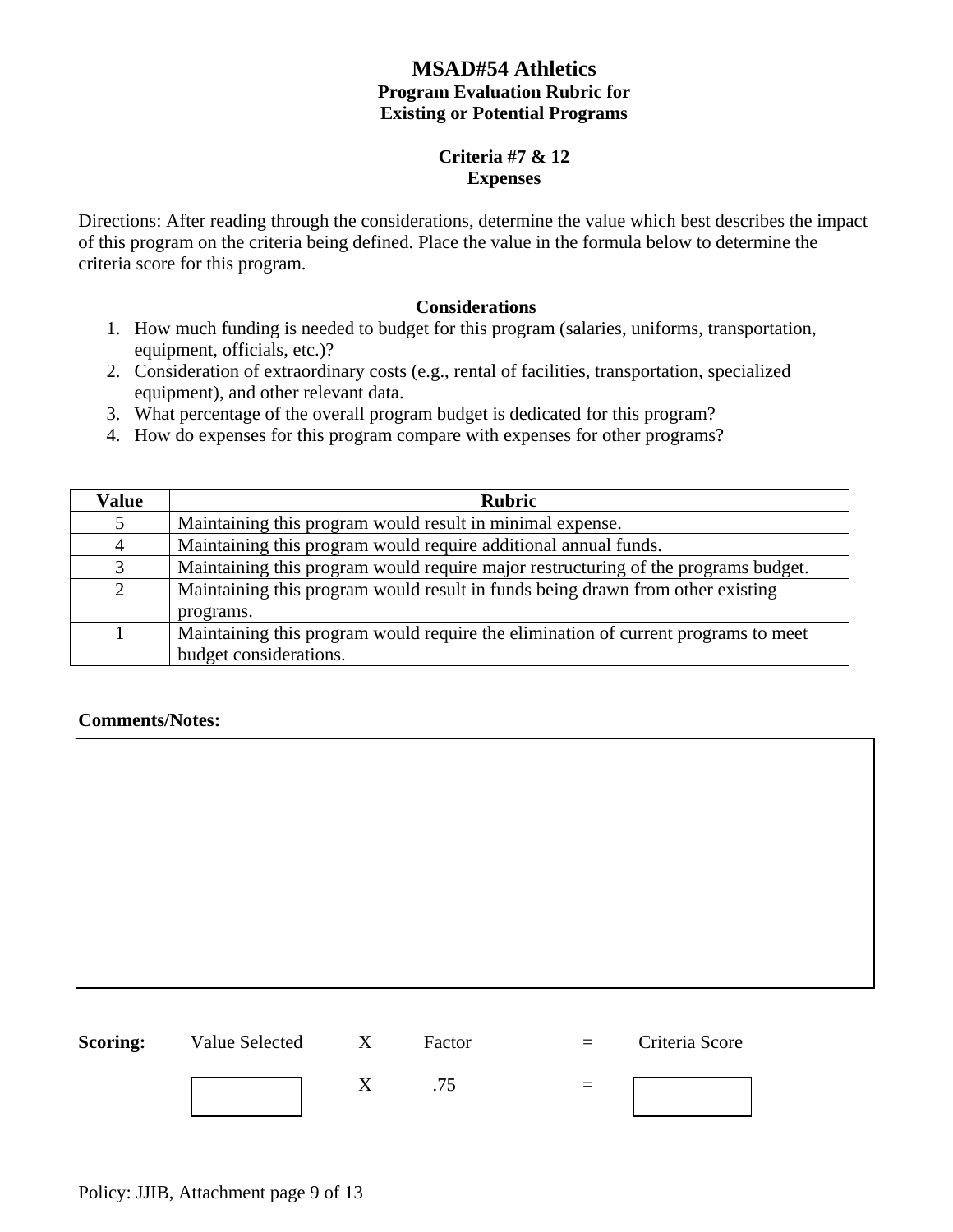#### **Criterion #8 Availability of Competition**

Directions: After reading through the considerations, determine the value which best describes the impact of this program on the criterion being defined. Place the value in the formula below to determine the criterion score for this program.

#### **Considerations**

- 1. Is this program one which is sponsored by the Maine Principals' Association?
- 2. Are there area schools that compete in this program which provide appropriate competition for our students?
- 3. Does this program offer the opportunity to advance to conference, regional, and/or state competitions?
- 4. How many contests must be scheduled to meet normal standards for this program?
- 5. How difficult is it to meet the standards expressed in #4?

| Value | <b>Rubric</b>                                                          |
|-------|------------------------------------------------------------------------|
|       | The abundance of area competition necessitates little travel.          |
| 4     | There is some required travel to fill the schedule.                    |
|       | Necessary travel is consistent with other programs.                    |
| 2     | Necessary travel is greater than most other existing programs.         |
|       | The minimal amount of local competition necessitates extensive travel. |

| <b>Scoring:</b> Value Selected | $\mathbf{X}$ | Factor | $\equiv$ $\equiv$               | <b>Criterion Score</b> |
|--------------------------------|--------------|--------|---------------------------------|------------------------|
|                                |              | 1.00   | $\hspace{0.1mm}-\hspace{0.1mm}$ |                        |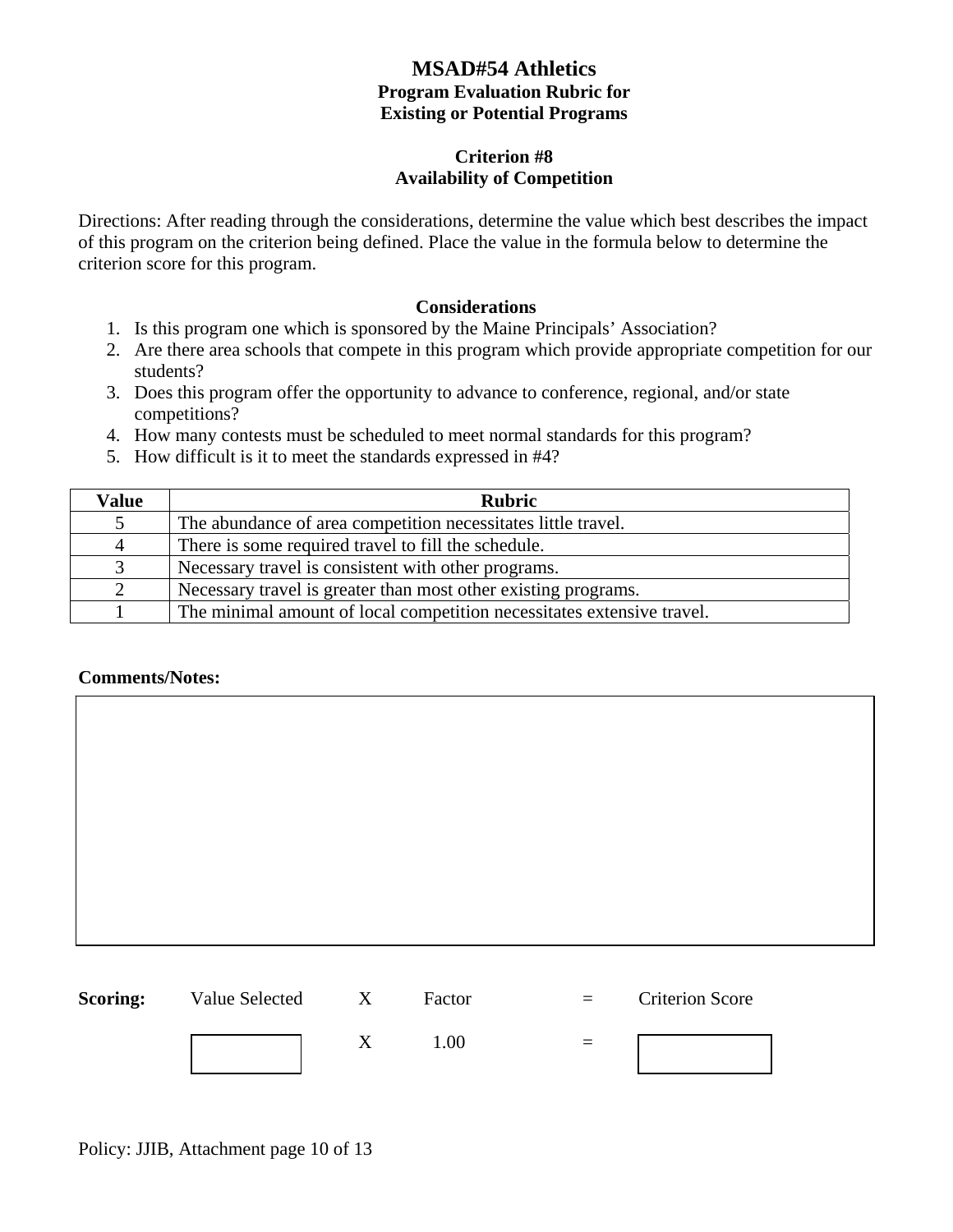#### **Criterion #9 Potential to Field Competitive Teams**

Directions: After reading through the considerations, determine the value which best describes the impact of this program on the criterion being defined. Place the value in the formula below to determine the criterion score for this program.

#### **Considerations**

- 1. Have established community teams (e.g. little league) displayed competitive success in this program?
- 2. What is an acceptable level of success in this program and how viable is this goal?
- 3. Is the available competition in the immediate area of a level that is conducive for success?
- 4. How long would it take to field competitive teams and would this time line be acceptable to the student body and the community?

| Value          | <b>Rubric</b>                                                                     |
|----------------|-----------------------------------------------------------------------------------|
| 5              | A talent pool is in place to field competitive teams at the state level.          |
| $\overline{4}$ | A talent pool is in place to field above average competitive teams.               |
| 3              | A talent pool is in place to field average competitive teams.                     |
| $\overline{2}$ | A talent pool is in place to field below average competitive teams.               |
|                | There is no indication that this program will be able to field competitive teams. |

| <b>Scoring:</b> Value Selected X |    | Factor | $=$ | <b>Criterion Score</b> |
|----------------------------------|----|--------|-----|------------------------|
|                                  | X. | 1.50   | $=$ |                        |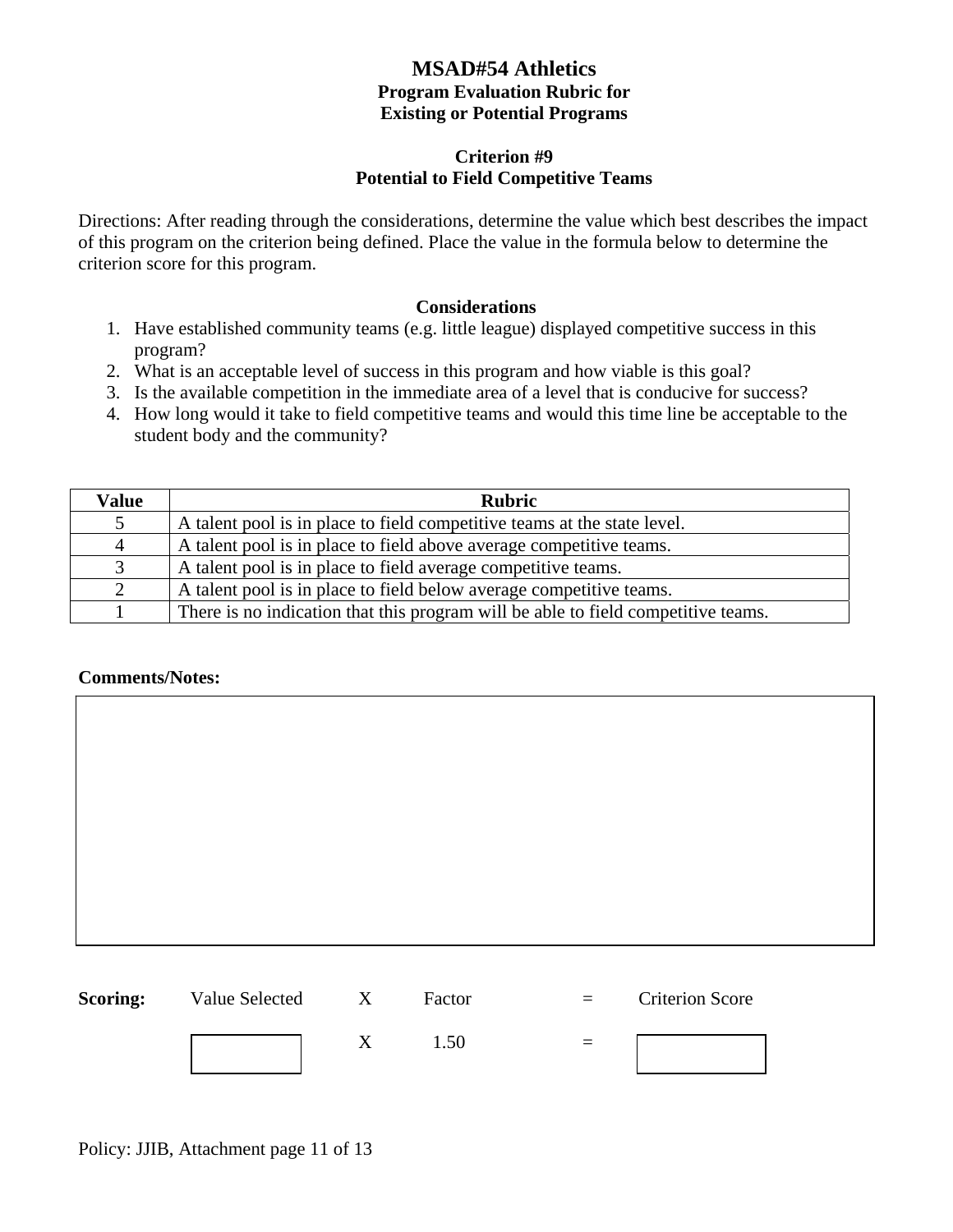#### **Criterion #10 Alignment with Board Philosophy and Policies**

Directions: After reading through the considerations, determine the value which best describes the impact of this program on the criterion being defined. Place the value in the formula below to determine the criterion score for this program.

#### **Considerations**

- 1. Does the mission of the school support this program?
- 2. Does this activity require changes to Board philosophy and policies?
- 3. Has Board philosophy and policy been affected in districts that have sponsored this program?

| Value | <b>Rubric</b>                                                                           |
|-------|-----------------------------------------------------------------------------------------|
| 5     | Data indicates a very high level of alignment with Board philosophy and policies.       |
| 4     | Data indicates an above average level of alignment with Board philosophy and policies.  |
| 3     | Data indicates an average level of alignment with Board philosophy and policies.        |
| 2     | Data indicates a minimal level of alignment with Board philosophy and policies.         |
|       | There is no data to indicate the level of alignment with Board philosophy and policies. |

#### **Comments/Notes:**



**Scoring:** Value Selected X Factor = Criterion Score

 $X = 1.00 =$